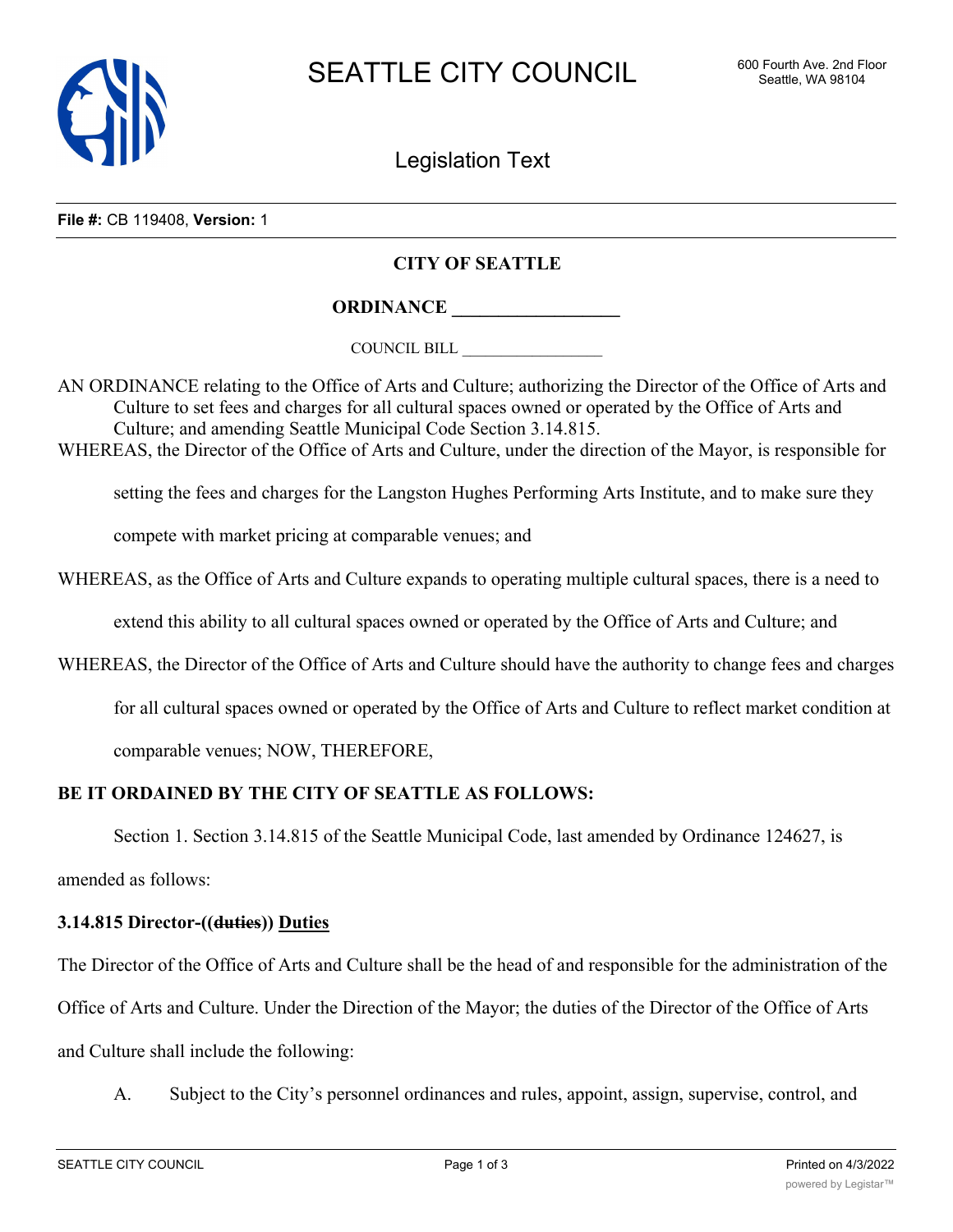## **File #:** CB 119408, **Version:** 1

remove all officers and employees in the Office of Arts and Culture;

B. Prepare and update annually a Municipal Arts Plan, as required by Section 20.32.040;

C. Manage the preparation of the preliminary proposed budget for the Office of Arts and Culture subject to review and comment by the Seattle Arts Commission, authorize necessary expenditures and enter into contracts for professional and expert services in accordance with the adopted budget, develop and manage programs, and undertake authorized activities;

D. Administer all ordinances pertaining to the Office of Arts and Culture and its functions;

E. Execute, administer, modify, and enforce such agreements and instruments as ((he or she)) the Director shall deem reasonably necessary to implement arts and culture programs consistent with all applicable laws and ordinances, as ((he or she)) the Director shall deem appropriate for carrying out the responsibilities, functions, and activities of the Office of Arts and Culture; apply for grants and donations for departmental programs, and solicit and use volunteer services;

F. Serve, in conjunction with other affected members of the Mayor's Cabinet, as the City's representative to intergovernmental and public-private boards, commissions, organizations, and committees engaged in issues pertaining to arts and culture;

G. Provide staff support for all commissions associated with the Office of Arts and Culture;

H. Consult with and report regularly to the commissions associated with the Office of Arts and Culture on the workings of the Office, and attend, either in person or by designated representative, all regular meetings of the commissions;

I. Make periodic reports to the Mayor and City Council concerning the activities of the Office of Arts and Culture and programs for the arts and culture, generally;

J. Promulgate and amend, in accordance with the City Administrative Code, Chapter 3.02, rules and regulations to carry out Office of Arts and Culture activities; and

K. Set fees and charges for ((the Langston Hughes Performing Arts Institute)) all cultural spaces